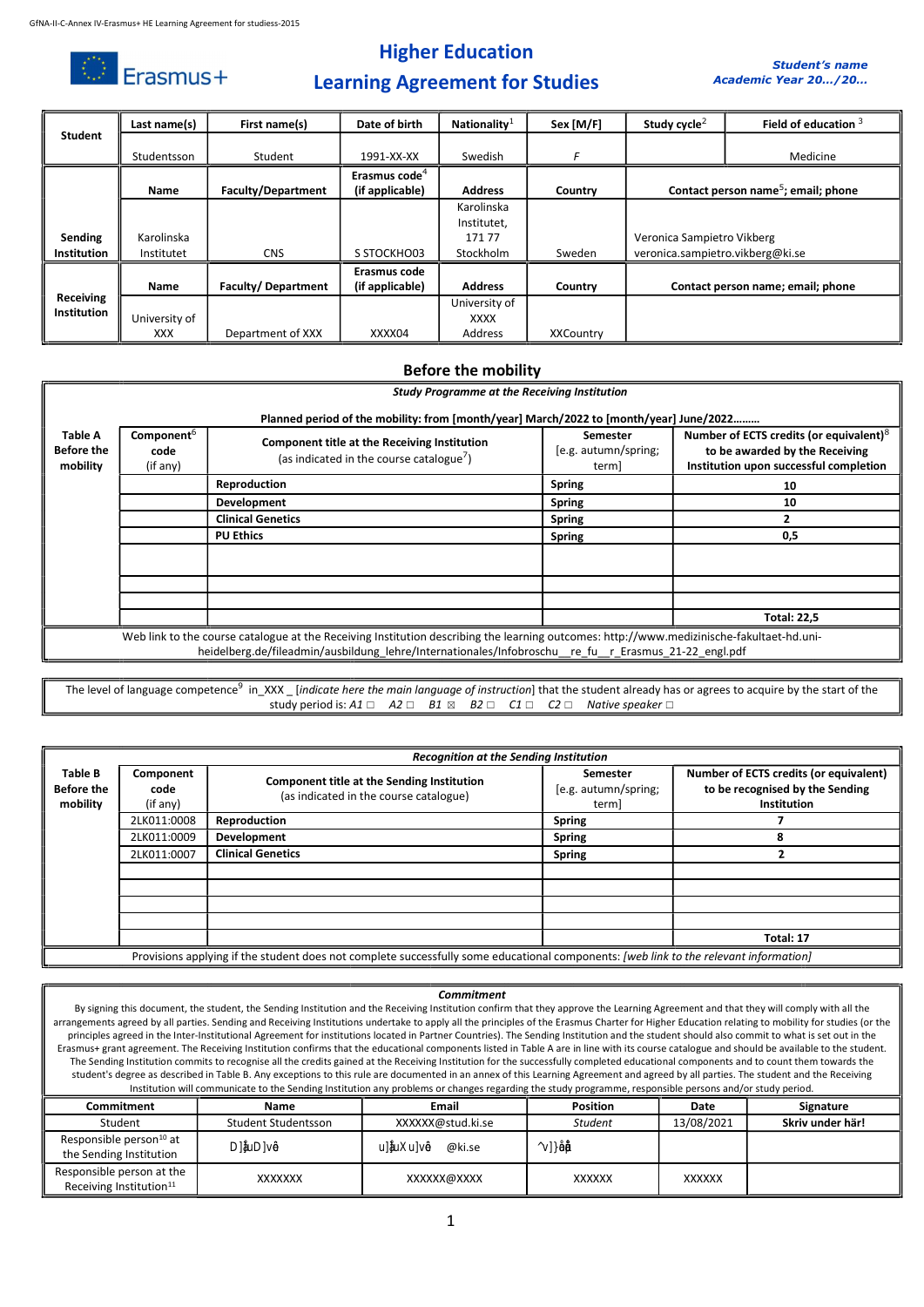

# Higher Education Learning Agreement for Studies

## During the Mobility

|                                    | <b>Exceptional changes to Table A</b><br>(to be approved by e-mail or signature by the student, the responsible person in the Sending Institution and the responsible person in the Receiving Institution) |                                                                                                  |                                                     |                                            |                                 |                                                     |  |
|------------------------------------|------------------------------------------------------------------------------------------------------------------------------------------------------------------------------------------------------------|--------------------------------------------------------------------------------------------------|-----------------------------------------------------|--------------------------------------------|---------------------------------|-----------------------------------------------------|--|
| Table A2<br>During the<br>mobility | Component<br>code<br>(if any)                                                                                                                                                                              | <b>Component title at the Receiving</b><br>Institution<br>(as indicated in the course catalogue) | <b>Deleted</b><br>component<br>[tick if applicable] | Added<br>component<br>[tick if applicable] | Reason for change <sup>12</sup> | Number of<br><b>ECTS</b> credits<br>(or equivalent) |  |
|                                    |                                                                                                                                                                                                            |                                                                                                  | ⊠                                                   |                                            | Choose an item.                 |                                                     |  |
|                                    |                                                                                                                                                                                                            |                                                                                                  |                                                     | X                                          | Choose an item.                 |                                                     |  |

|                                                                                                                                                                                                                                                                         | Exceptional changes to Table B (if applicable)<br>(to be approved by e-mail or signature by the student and the responsible person in the Sending Institution) |                                        |  |  |  |  |  |
|-------------------------------------------------------------------------------------------------------------------------------------------------------------------------------------------------------------------------------------------------------------------------|----------------------------------------------------------------------------------------------------------------------------------------------------------------|----------------------------------------|--|--|--|--|--|
| Table B2<br>Added<br><b>Deleted</b><br>Component<br><b>Component title at the Sending Institution</b><br>During the<br>code<br>component<br>component<br>(as indicated in the course catalogue)<br>mobility<br>[tick if applicable]<br>(if any)<br>[tick if applicable] |                                                                                                                                                                | Number of ECTS credits (or equivalent) |  |  |  |  |  |
|                                                                                                                                                                                                                                                                         |                                                                                                                                                                |                                        |  |  |  |  |  |
|                                                                                                                                                                                                                                                                         |                                                                                                                                                                |                                        |  |  |  |  |  |

## After the Mobility

|                                         | <b>Transcript of Records at the Receiving Institution</b>                           |                                                                                        |                                                                         |                                                     |                                                           |  |  |
|-----------------------------------------|-------------------------------------------------------------------------------------|----------------------------------------------------------------------------------------|-------------------------------------------------------------------------|-----------------------------------------------------|-----------------------------------------------------------|--|--|
|                                         | Start and end dates of the study period: from [day/month/year]  to [day/month/year] |                                                                                        |                                                                         |                                                     |                                                           |  |  |
| <b>Table C</b><br>After the<br>mobility | Component<br>code<br>(if any)                                                       | Component title at the Receiving Institution<br>(as indicated in the course catalogue) | Was the component<br>successfully completed<br>by the student? [Yes/No] | <b>Number of ECTS</b><br>credits<br>(or equivalent) | <b>Grades received</b><br>at the Receiving<br>Institution |  |  |
|                                         |                                                                                     |                                                                                        |                                                                         |                                                     |                                                           |  |  |
|                                         |                                                                                     |                                                                                        |                                                                         |                                                     |                                                           |  |  |
|                                         |                                                                                     |                                                                                        |                                                                         |                                                     |                                                           |  |  |
|                                         |                                                                                     |                                                                                        |                                                                         |                                                     |                                                           |  |  |
|                                         |                                                                                     |                                                                                        |                                                                         | Total:                                              |                                                           |  |  |

| Transcript of Records and Recognition at the Sending Institution<br>Start and end dates of the study period: from [day/month/year]  to [day/month/year] |                               |                                                                                                    |                                                                |                                                                           |  |  |
|---------------------------------------------------------------------------------------------------------------------------------------------------------|-------------------------------|----------------------------------------------------------------------------------------------------|----------------------------------------------------------------|---------------------------------------------------------------------------|--|--|
| <b>Table D</b><br>After the<br>mobility                                                                                                                 | Component<br>code<br>(if any) | Title of recognised component at the Sending Institution<br>(as indicated in the course catalogue) | <b>Number of ECTS credits</b><br>(or equivalent)<br>recognised | Grades registered at the<br><b>Sending Institution</b><br>(if applicable) |  |  |
|                                                                                                                                                         |                               |                                                                                                    |                                                                |                                                                           |  |  |
|                                                                                                                                                         |                               |                                                                                                    |                                                                |                                                                           |  |  |
|                                                                                                                                                         |                               |                                                                                                    | Total:                                                         |                                                                           |  |  |